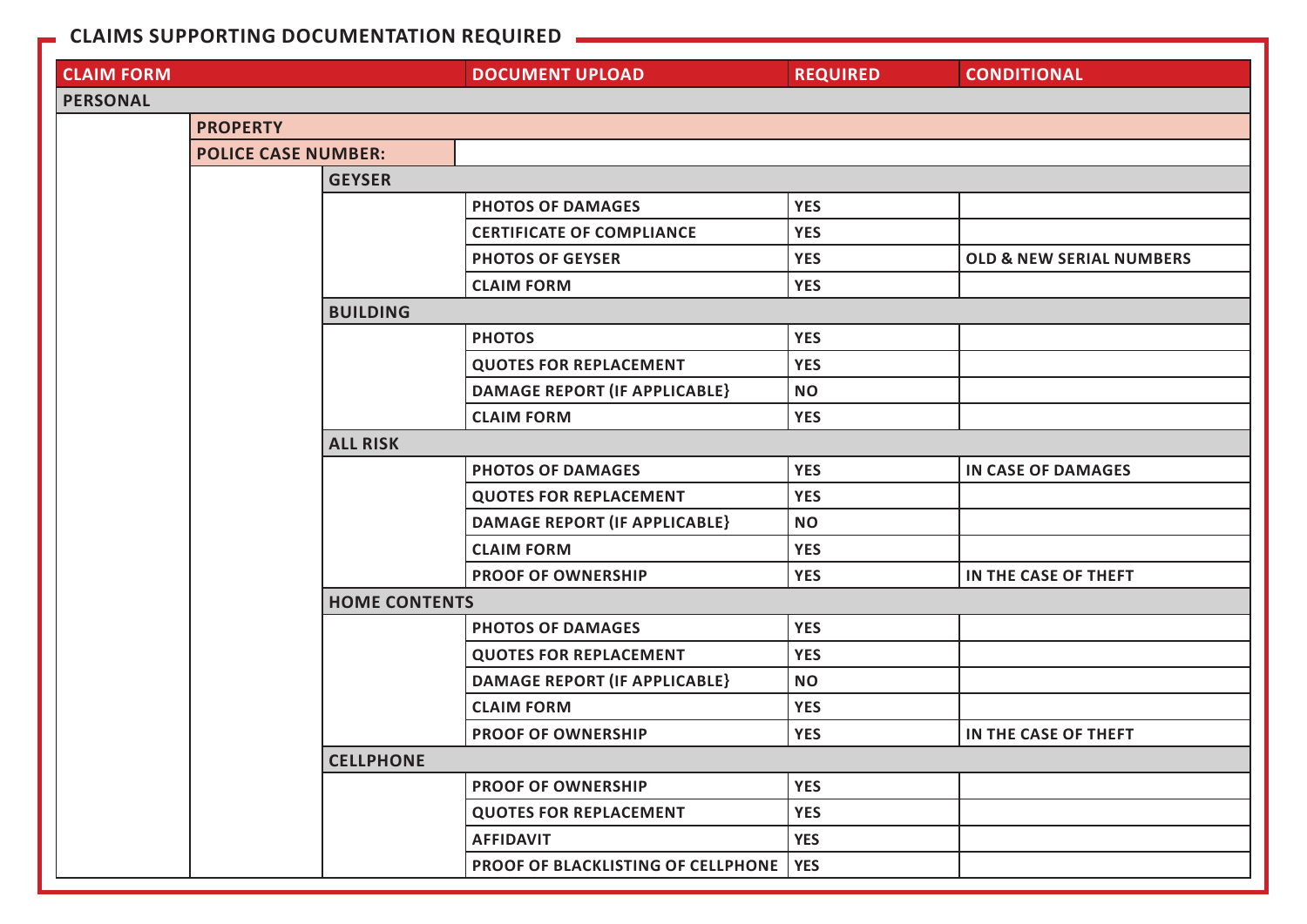## **CLAIMS SUPPORTING DOCUMENTATION REQUIRED**

| <b>CLAIM FORM</b> |                            |                           | <b>DOCUMENT UPLOAD</b>                 | <b>REQUIRED</b> | <b>CONDITIONAL</b>              |  |  |
|-------------------|----------------------------|---------------------------|----------------------------------------|-----------------|---------------------------------|--|--|
| <b>PERSONAL</b>   |                            |                           |                                        |                 |                                 |  |  |
|                   | <b>MOTOR</b>               |                           |                                        |                 |                                 |  |  |
|                   | <b>POLICE CASE NUMBER:</b> |                           |                                        |                 |                                 |  |  |
|                   |                            | <b>ACCIDENT</b>           |                                        |                 |                                 |  |  |
|                   |                            |                           | <b>DAMAGE PHOTOS</b>                   | <b>YES</b>      | <b>IF VEHICLE IS REPAIRABLE</b> |  |  |
|                   |                            |                           | <b>DRIVER'S LICENSE</b>                | <b>YES</b>      | IF VEHICLE IS REPAIRABLE        |  |  |
|                   |                            |                           | <b>QUOTATION FOR REPAIRS</b>           | <b>YES</b>      | <b>IF VEHICLE IS REPAIRABLE</b> |  |  |
|                   |                            |                           | PHOTO OF LICENCE DISK                  | <b>YES</b>      | IF VEHICLE IS REPAIRABLE        |  |  |
|                   |                            |                           | <b>PHOTO OF MILEAGE</b>                | <b>YES</b>      | IF VEHICLE IS REPAIRABLE        |  |  |
|                   |                            |                           | <b>COPY OF VEHICLE REG CERTIFICATE</b> | <b>YES</b>      | IF VEHICLE IS A WRITE-OFF       |  |  |
|                   |                            |                           | <b>COPY OF ID/PASSPORT</b>             | <b>YES</b>      | IF VEHICLE IS A WRITE-OFF       |  |  |
|                   |                            |                           | <b>COPY OF DE-REG CERTIFICATE</b>      | <b>YES</b>      | IF VEHICLE IS A WRITE-OFF       |  |  |
|                   |                            |                           | <b>SETTLEMENT LETTER</b>               | <b>YES</b>      | IF FINANCED - WRITE-OFF ONLY    |  |  |
|                   |                            |                           | <b>SIGNED TRF PAPERS - 2 COPIES</b>    | <b>YES</b>      | IF VEHICLE IS A WRITE-OFF       |  |  |
|                   |                            |                           | <b>SPARE KEYS</b>                      | <b>YES</b>      | IF VEHICLE IS A WRITE-OFF       |  |  |
|                   |                            | THEFT/HI-JACKING          |                                        |                 |                                 |  |  |
|                   |                            |                           | <b>COPY OF VEHICLE REG CERTIFICATE</b> | <b>YES</b>      |                                 |  |  |
|                   |                            |                           | <b>COPY OF ID/PASSPORT</b>             | <b>NO</b>       |                                 |  |  |
|                   |                            |                           | <b>COPY OF DE-REG CERTIFICATE</b>      | <b>NO</b>       |                                 |  |  |
|                   |                            |                           | <b>SETTLEMENT LETTER</b>               | <b>YES</b>      | <b>IF FINANCED</b>              |  |  |
|                   |                            |                           | <b>SIGNED TRF PAPERS - 2 COPIES</b>    | <b>YES</b>      |                                 |  |  |
|                   |                            | <b>WINDSCREEN</b>         |                                        |                 |                                 |  |  |
|                   |                            |                           | PHOTOS OF VEHICLE LICENCE DISK         | <b>YES</b>      |                                 |  |  |
|                   |                            |                           | <b>PHOTOS OF DAMAGES</b>               | <b>YES</b>      |                                 |  |  |
|                   |                            | <b>HAIL/STORM DAMAGES</b> |                                        |                 |                                 |  |  |
|                   |                            |                           | <b>PHOTOS OF DAMAGES</b>               | <b>YES</b>      |                                 |  |  |
|                   |                            |                           | <b>DRIVER'S LICENSE</b>                | <b>YES</b>      |                                 |  |  |
|                   |                            |                           | <b>QUOTATION FOR REPAIRS</b>           | <b>YES</b>      |                                 |  |  |
|                   |                            |                           | PHOTO OF LICENCE DISK                  | <b>YES</b>      |                                 |  |  |
|                   |                            |                           | <b>PHOTO OF MILEAGE</b>                | <b>YES</b>      |                                 |  |  |